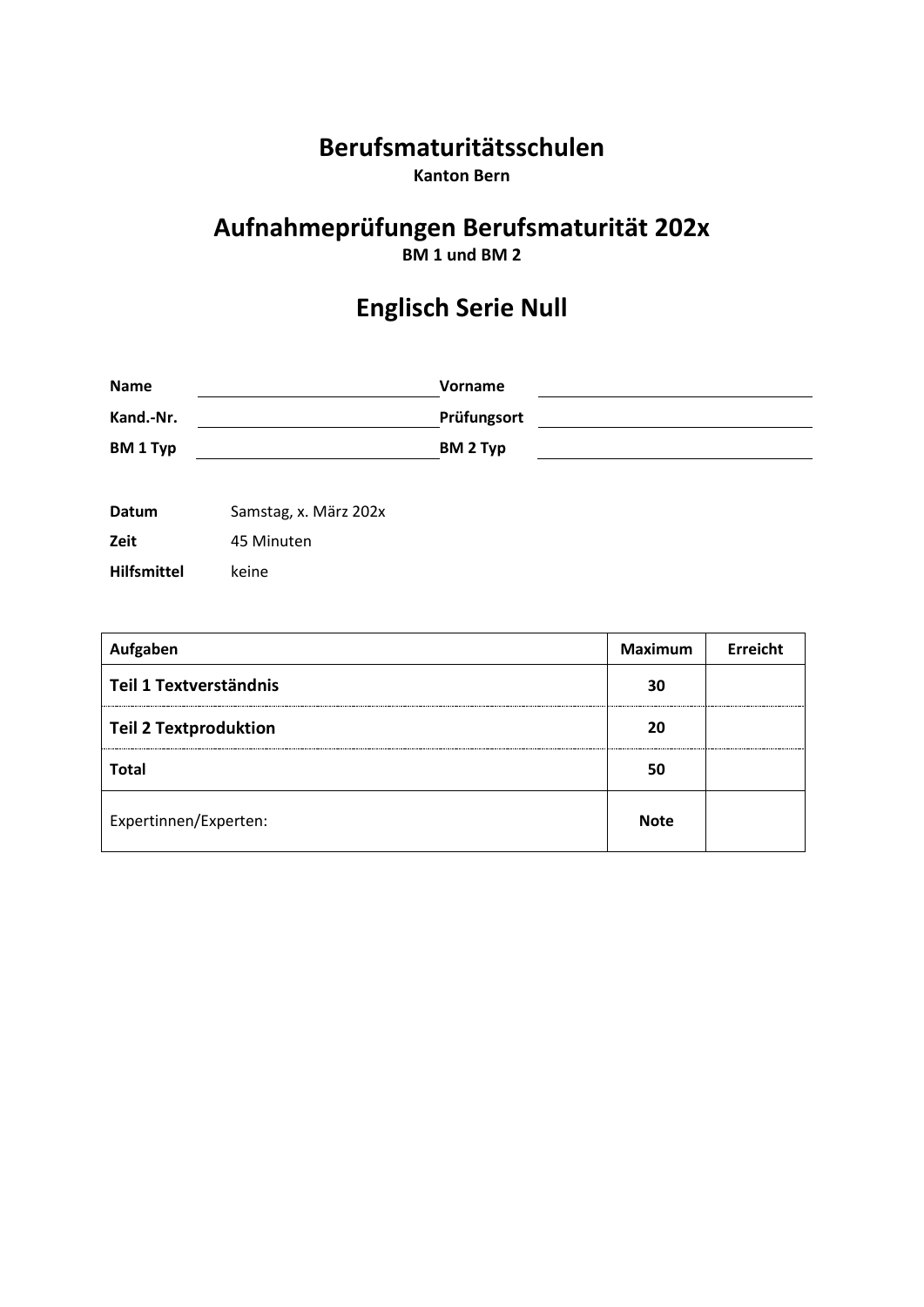## **Part 1 Reading (30 points, 25 minutes recommended)**

**Task 1: True, False or Not Stated \_\_\_\_\_\_/10 points**

Look at the statements below about growing tea in Britain. Read the text on the next page and decide if each sentence is true, false or not stated.

Write **T** for true, **F** for false and **NS** for not stated for each statement.

|              |                                                                                                     | T, F or<br><b>NS</b> |
|--------------|-----------------------------------------------------------------------------------------------------|----------------------|
| $\mathbf{1}$ | Vegetables used to be grown on the Tregothnan Estate.                                               |                      |
| 2            | The first tea plants at Tregothnan were introduced as a test.                                       |                      |
| 3            | Tregothnan's head gardener wants to plant tea in America.                                           |                      |
| 4            | Jonathan Jones has been able to learn about growing conditions in different<br>countries recently.  |                      |
| 5            | Jonathan Jones suggests that British people drink more tea than anyone else.                        |                      |
| 6            | Green tea is a more valuable product than white tea.                                                |                      |
| 7            | The Tregothnan Estate wants to supply its tea in different forms commercially.                      |                      |
| 8            | Jonathan Jones believes that tea produced at Tregothnan would be fresher than<br>imported tea.      |                      |
| 9            | Some tea plants at Tregothnan will be ready for commercial use before 2019.                         |                      |
| 10           | A well-known British tea company is interested in ordering some Tregothnan tea<br>for its own shop. |                      |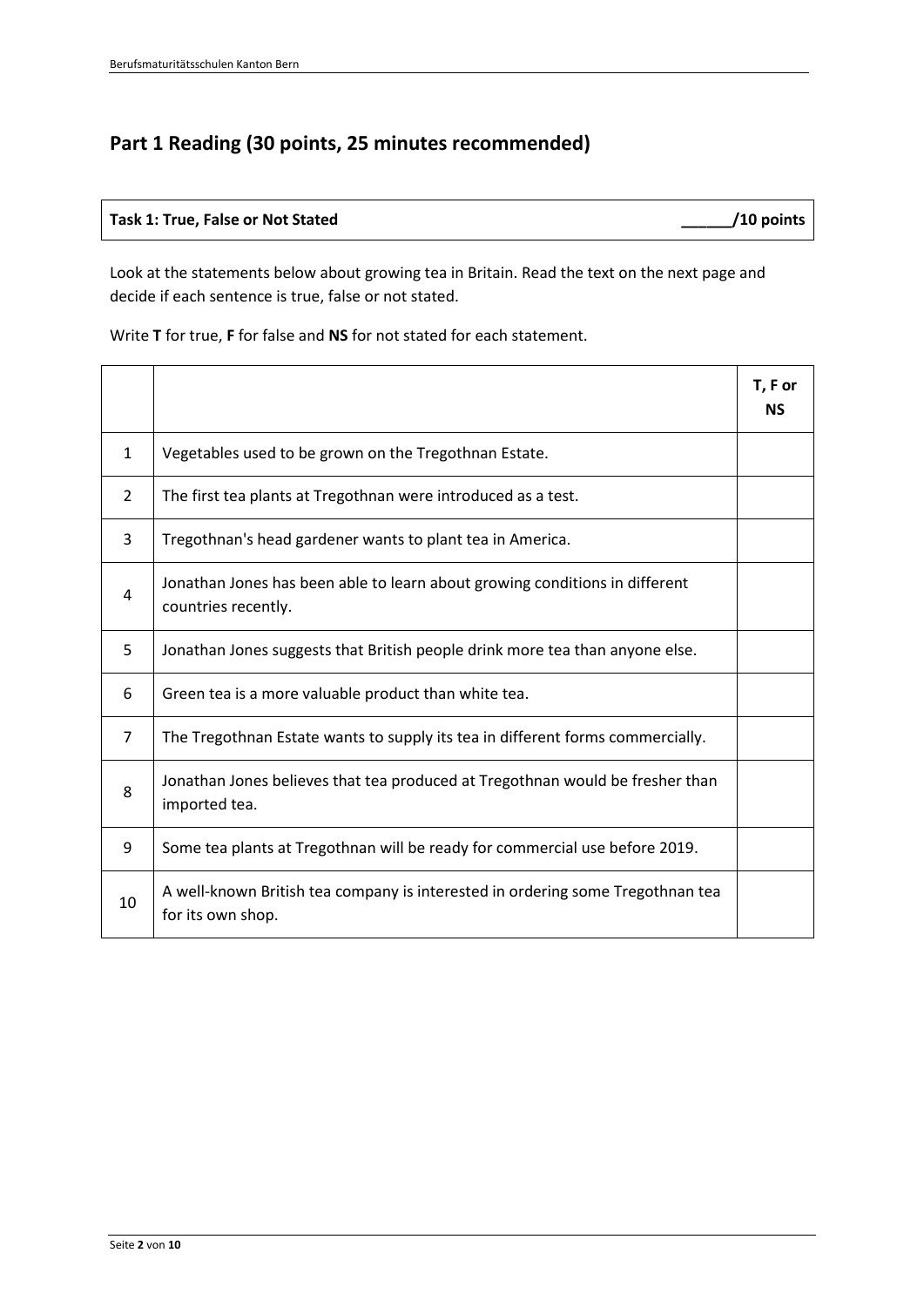#### **Britain's first tea plantation**

High above the River Fal in south Cornwall, a team of gardeners is preparing to grow a much-loved plant for the first time commercially in Britain. On the Tregothnan Estate, fields that were once used to grow potatoes, carrots and peas have become the home of Britain's first tea plantation.

In 1999, Tregothnan staff were unsure whether they could grow tea, so they planted five hundred tea plants. They are growing well and there are now plans to cover the hillsides with different varieties of tea all the way down to the river by 2019. This part of the country has a suitable climate for growing tea and because the fields face south, Jonathan Jones, Tregothnan's head gardener, is especially hopeful: 'We think we've got the perfect conditions,' he says, and he should know, because he has just spent three months visiting tea plantations throughout Asia, Australia and Africa, on a research trip.

Of course, no one is doubting the demand for the product. 'The British are the biggest tea drinkers in the world apart from the Irish,' Mr Jones says. 'We drink on average three cups a day, so it makes perfect sense to grow it here.' However, it is not the commonly used black tea that will be grown, but green and white tea. For such special tea, the market is growing by 25% a year, with some 10% of tea drinkers having tried it.

Green tea, which is said to lower cholesterol, reduce high blood pressure and prevent certain illnesses, is far more expensive than black tea, while the even rarer white tea can be sold for ten times the price of black tea. If all goes well, apart from producing the usual dried tea in packets, the Tregothnan Estate also aims to introduce fresh leaves, which are believed to have additional health benefits, for sale at supermarkets up and down the country. 'The tea from around the world that reaches the supermarkets at the moment is nine months old, but we could get green tea on their shelves within 24 hours,' says Mr Jones.

Tea has to be grown for six years before it can be picked for sale, which means that Tregothnan staff will have to wait until 2019 to know whether their efforts have been successful. However, leaves that were picked after three years suggest that these particular plants do produce a light, refreshing and very drinkable green tea. Stephen Twining, the tenth generation of the Twining family to work for the famous tea firm, is positive: 'We do think there's a market for this tea and provided the quality is there, we'd consider having it in stock in our specialist tea shop.' Twinings has seen its sales of green tea increase by 43% this year.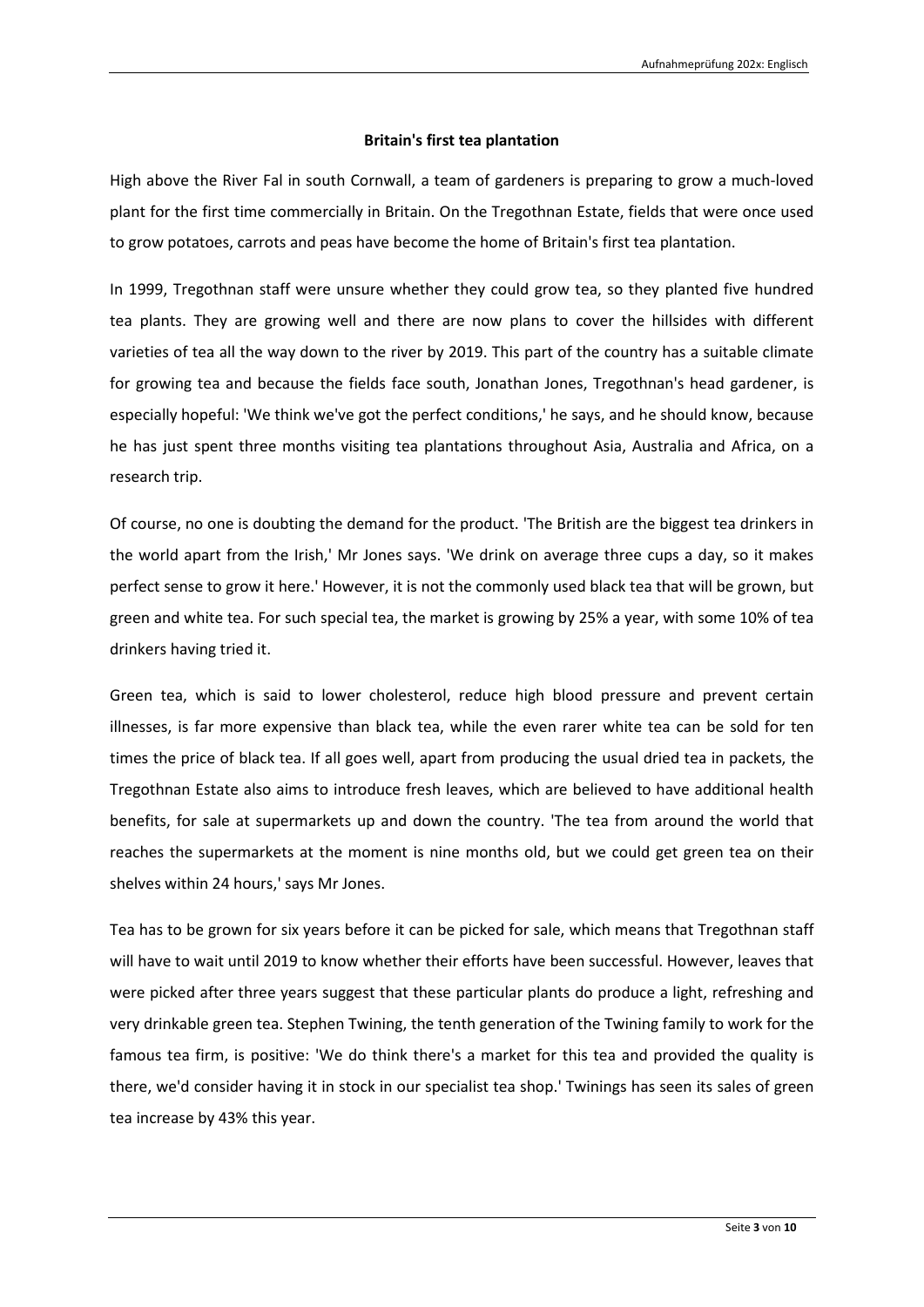## **Task 2: Multiple Choice \_\_\_\_\_\_/10 points**

There are 10 questions in this section. Look at these signs and letters. What do they say? Mark the correct explanation - A, B or C.

| 1. All prices include tax and delivery. |                                                 |  |
|-----------------------------------------|-------------------------------------------------|--|
| A                                       | You must pay more if you want things delivered. |  |
| B                                       | This shop does not charge extra for delivery.   |  |
|                                         | We add tax to your bill when you pay.           |  |

| 2. Special offers are available every day except Saturday. |                                                    |  |
|------------------------------------------------------------|----------------------------------------------------|--|
| A                                                          | You can buy some things more cheaply on Saturdays. |  |
| B                                                          | There are more bargains on Saturdays.              |  |
|                                                            | Discounts are not offered on Saturdays.            |  |

| 3. Please ask a member of staff for help if you wish to try any sports equipment. |                                                                   |  |
|-----------------------------------------------------------------------------------|-------------------------------------------------------------------|--|
| Α                                                                                 | Don't try the sports equipment on your own.                       |  |
| B                                                                                 | Tell the shop assistant if you want to buy some sports equipment. |  |
|                                                                                   | Ask the manager to show you our range of sports equipment.        |  |

| 4. We are sorry but we cannot give change for the telephone. |                                                                |  |
|--------------------------------------------------------------|----------------------------------------------------------------|--|
| Α                                                            | This telephone takes coins only.                               |  |
| B                                                            | We do not give refunds for telephones.                         |  |
|                                                              | If you want to use the phone, you must have the money you need |  |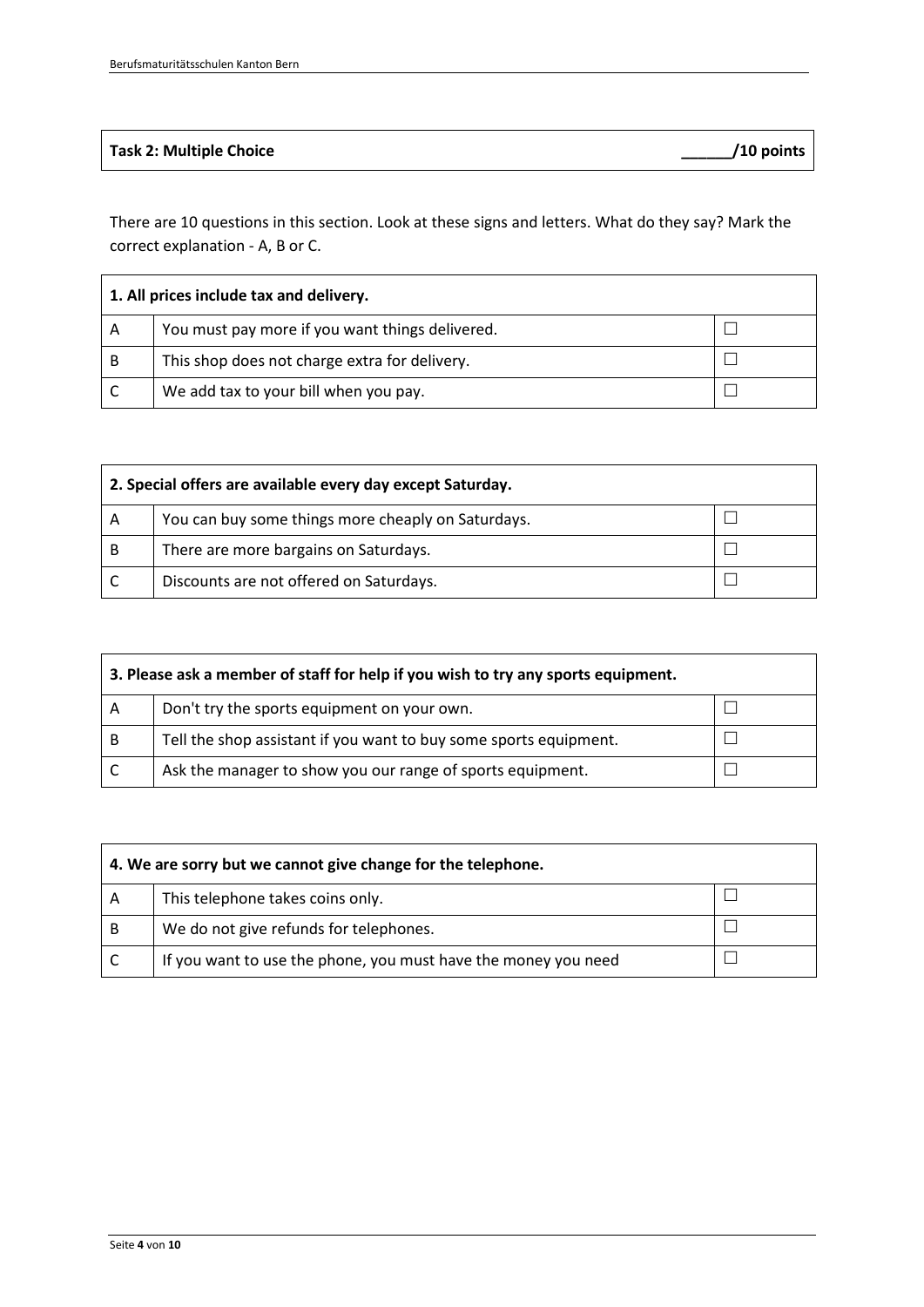| 5. Bus driver only sells single tickets for today. |                                                           |  |
|----------------------------------------------------|-----------------------------------------------------------|--|
| Weekly tickets available at ticket office.         |                                                           |  |
| A                                                  | You can't buy a weekly ticket in advance.                 |  |
| B                                                  | You can buy a ticket for one journey from the bus driver. |  |
| C                                                  | You can only buy a weekly ticket on the bus.              |  |

# **6. 'In advance of the Latin American cinema season, there's a special showing tonight (19.00) of Woody Allen's very funny movie** *Bananas***. Also, don't forget our horror film tomorrow at 23.00!'** *At the Film Club this evening, members can see ...*  A .... a film from Latin America.  $\Box$   $\Box$  a comedy.  $C \qquad \dots$  a horror movie.

| 7. Non-swimmers must remain in the shallow end and be accompanied by an adult swimmer. |                                                                      |  |
|----------------------------------------------------------------------------------------|----------------------------------------------------------------------|--|
| A                                                                                      | Stay in one part of the pool with another person if you cannot swim. |  |
| B                                                                                      | Keep to the shallow end if you are on your own in the pool.          |  |
| C                                                                                      | Accompany non-swimmers if they wish to be in the deep end.           |  |

| 8. Visitors cannot enter this factory unless they hold an ID card from Security. |                                                                              |  |
|----------------------------------------------------------------------------------|------------------------------------------------------------------------------|--|
| $\overline{A}$                                                                   | If you have collected your ID card, you are allowed inside the factory.      |  |
| B                                                                                | Once you have entered the factory, please report to Security for an ID card. |  |
| C                                                                                | Hand over your ID card to Security as you enter this factory.                |  |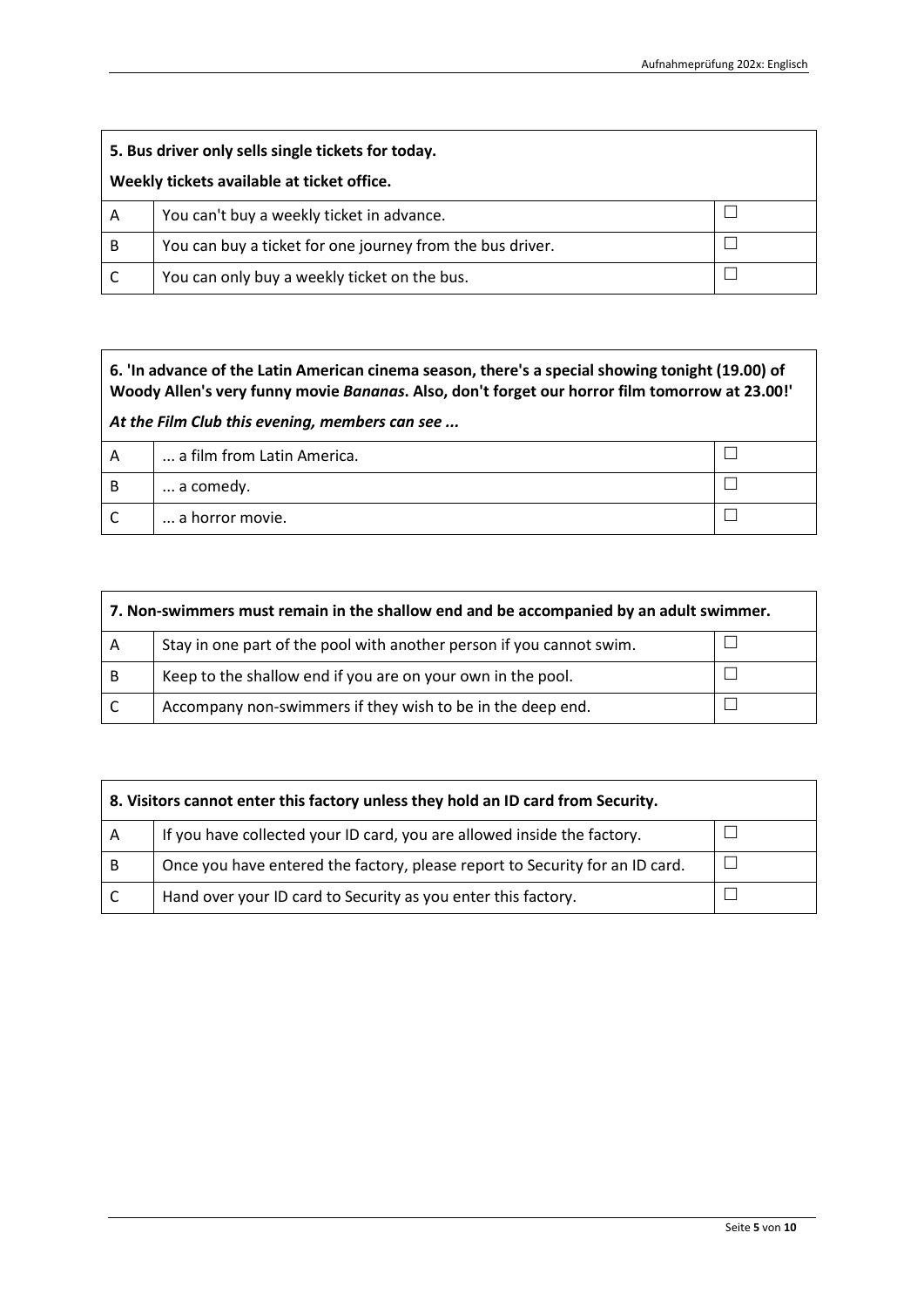| 9. In case of danger, please leave the stadium through the nearest available gate. |                                                                                       |  |
|------------------------------------------------------------------------------------|---------------------------------------------------------------------------------------|--|
| A                                                                                  | For safety reasons, we look after any luggage while you are inside.                   |  |
| B                                                                                  | You are requested to use another stadium gate in case of dangerously large<br>crowds. |  |
|                                                                                    | Choose the stadium exit that is closest to you if there is an emergency.              |  |

## **10.**

## **To: Geography students**

## **From: Dr James' secretary**

**Anyone wishing to be considered for a grant must first discuss their application with Dr James in Person.** 

## *Geography students wanting a grant should...*

| apply in writing for one immediately.   |  |
|-----------------------------------------|--|
| decide where to travel to first of all. |  |
| see Dr James himself before they apply. |  |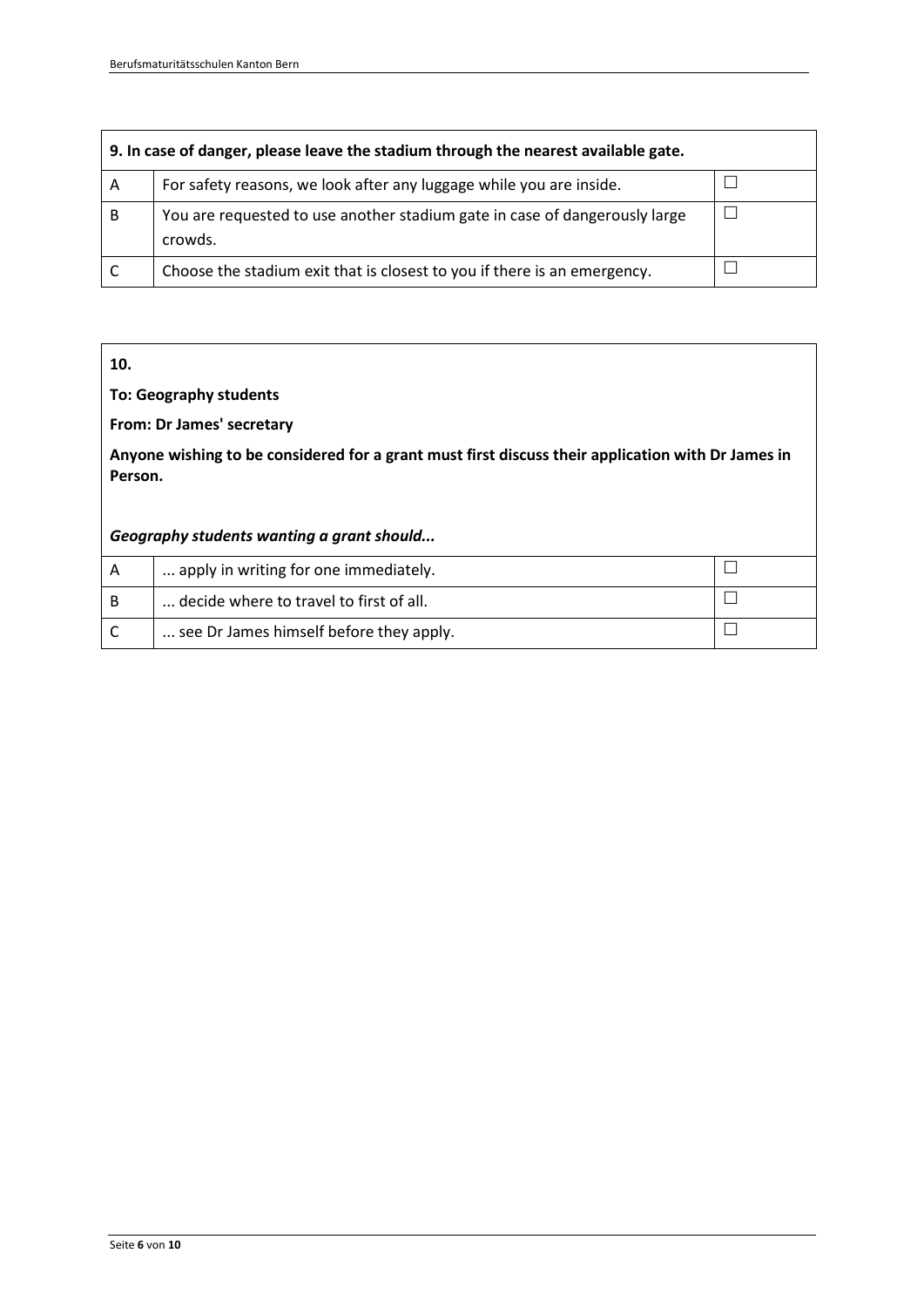## **Task 3: Matching**  *Matching* **<b>***Matching Matching Matching**<b>Matching <i>Matching Matching**Matching**Matching**Matching**Matching**Matching**Matching**Matching**Matching**Matching**Matching**Matc*

The people below are looking for a college course. On the opposite page you find descriptions of eight colleges and the courses they offer. Decide which college (A-H) would be the most suitable for each person (1-5).

1. Anna: Anna is 18 and she wants to do computer studies so that she can work in an office. She would like to study in London but is worried about finding accommodation.

College: ………………………………

2. Peter: Peter is 19 and wants to be a sports teacher. He is very good at sport, especially running. He wants to go to a college outside London.

College: ………………………………

3. Maria: Maria used to teach in a secondary school but now wants to teach at primary level. She wants to do a part-time course in London.

College: ………………………………

4. Stephen: Stephen works in the computer industry and wants to go back to college for a year to do a diploma in advanced computer studies. He lives in London and wants to study there.

College: ………………………………

5. Ali: Ali wants to do computer studies in London. He would like to do a full-time course which includes some time working in industry. In his spare time he plays football.

College: ………………………………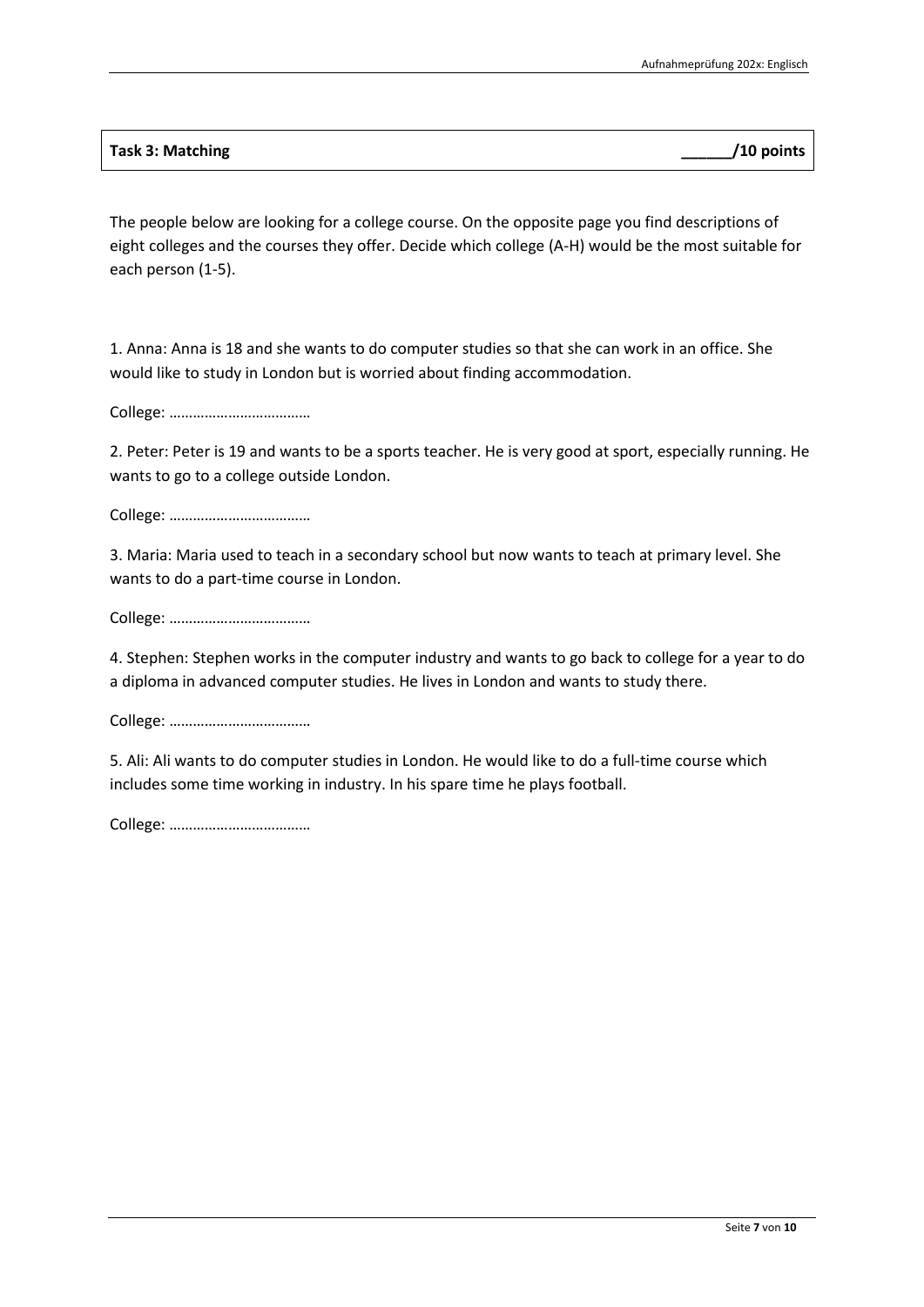| A) Hillman College                                                                                                                                                                                                                                                                                                             | <b>B) Kirby College</b>                                                                                                                                                                                                                                                                                           |
|--------------------------------------------------------------------------------------------------------------------------------------------------------------------------------------------------------------------------------------------------------------------------------------------------------------------------------|-------------------------------------------------------------------------------------------------------------------------------------------------------------------------------------------------------------------------------------------------------------------------------------------------------------------|
| is a London college with up-to-date facilities. We                                                                                                                                                                                                                                                                             | has over fifty years' experience of teacher                                                                                                                                                                                                                                                                       |
| offer both primary and secondary full-time                                                                                                                                                                                                                                                                                     | training. We offer both full-time and part-time                                                                                                                                                                                                                                                                   |
| teacher training courses. This year there will be                                                                                                                                                                                                                                                                              | courses for all levels of teaching. Large college in                                                                                                                                                                                                                                                              |
| special two-year courses available on maths and                                                                                                                                                                                                                                                                                | lovely countryside, with excellent sports                                                                                                                                                                                                                                                                         |
| computers in the primary classroom. All                                                                                                                                                                                                                                                                                        | facilities, especially for football and athletics.                                                                                                                                                                                                                                                                |
| students are expected to spend two terms                                                                                                                                                                                                                                                                                       | There is a new course this year called                                                                                                                                                                                                                                                                            |
| working in local schools.                                                                                                                                                                                                                                                                                                      | 'Computers in the Classroom'.                                                                                                                                                                                                                                                                                     |
| C) Kemp College                                                                                                                                                                                                                                                                                                                | D) MacKintosh College                                                                                                                                                                                                                                                                                             |
| offers a wide range of both full-time and part-                                                                                                                                                                                                                                                                                | offers a range of courses from modern                                                                                                                                                                                                                                                                             |
| time diploma courses in arts and science                                                                                                                                                                                                                                                                                       | languages to computer studies, in a quiet and                                                                                                                                                                                                                                                                     |
| subjects, lasting from one to three years. The                                                                                                                                                                                                                                                                                 | pleasant part of London. All students are offered                                                                                                                                                                                                                                                                 |
| college is about two hours away from London by                                                                                                                                                                                                                                                                                 | accommodation in college flats and we have                                                                                                                                                                                                                                                                        |
| train. It has a new library and good student                                                                                                                                                                                                                                                                                   | excellent sports facilities. Full-time and part-time                                                                                                                                                                                                                                                              |
| accommodation. Grants are available for                                                                                                                                                                                                                                                                                        | courses of either three or four years are                                                                                                                                                                                                                                                                         |
| students wanting to return to studying.                                                                                                                                                                                                                                                                                        | available.                                                                                                                                                                                                                                                                                                        |
| <b>E) Pemberley College</b>                                                                                                                                                                                                                                                                                                    | F) Treeholme College.                                                                                                                                                                                                                                                                                             |
| in central London offers full-time courses in                                                                                                                                                                                                                                                                                  | If you want to be a teacher, join one of our                                                                                                                                                                                                                                                                      |
| science and computer studies. Our four-year                                                                                                                                                                                                                                                                                    | courses. Places are available on our full-time                                                                                                                                                                                                                                                                    |
| courses allow you to spend a term every year                                                                                                                                                                                                                                                                                   | courses in science and maths this October. Ours                                                                                                                                                                                                                                                                   |
| getting work experience in different firms. There                                                                                                                                                                                                                                                                              | is a small teacher training department in a large                                                                                                                                                                                                                                                                 |
| are good social and sports facilities. No college                                                                                                                                                                                                                                                                              | London college, so we can offer good facilities                                                                                                                                                                                                                                                                   |
| accommodation is available at present.                                                                                                                                                                                                                                                                                         | such as a new computer centre.                                                                                                                                                                                                                                                                                    |
| G) Dene College<br>was built in 1990 in an attractive part of north<br>London. Spaces are still available on our popular<br>part-time course in primary teaching for<br>teachers who want to retrain. Beginning in<br>October we will also have new four-year courses<br>in law, economics, mathematics and sports<br>science. | H) Westgate College<br>in south London has a range of courses, from<br>maths and physics to computer studies and<br>sports science. We offer both lower and<br>advanced diplomas. All our courses are from one<br>to three years in length and are particularly<br>suitable for people with some work experience. |

## **Courses to choose from:**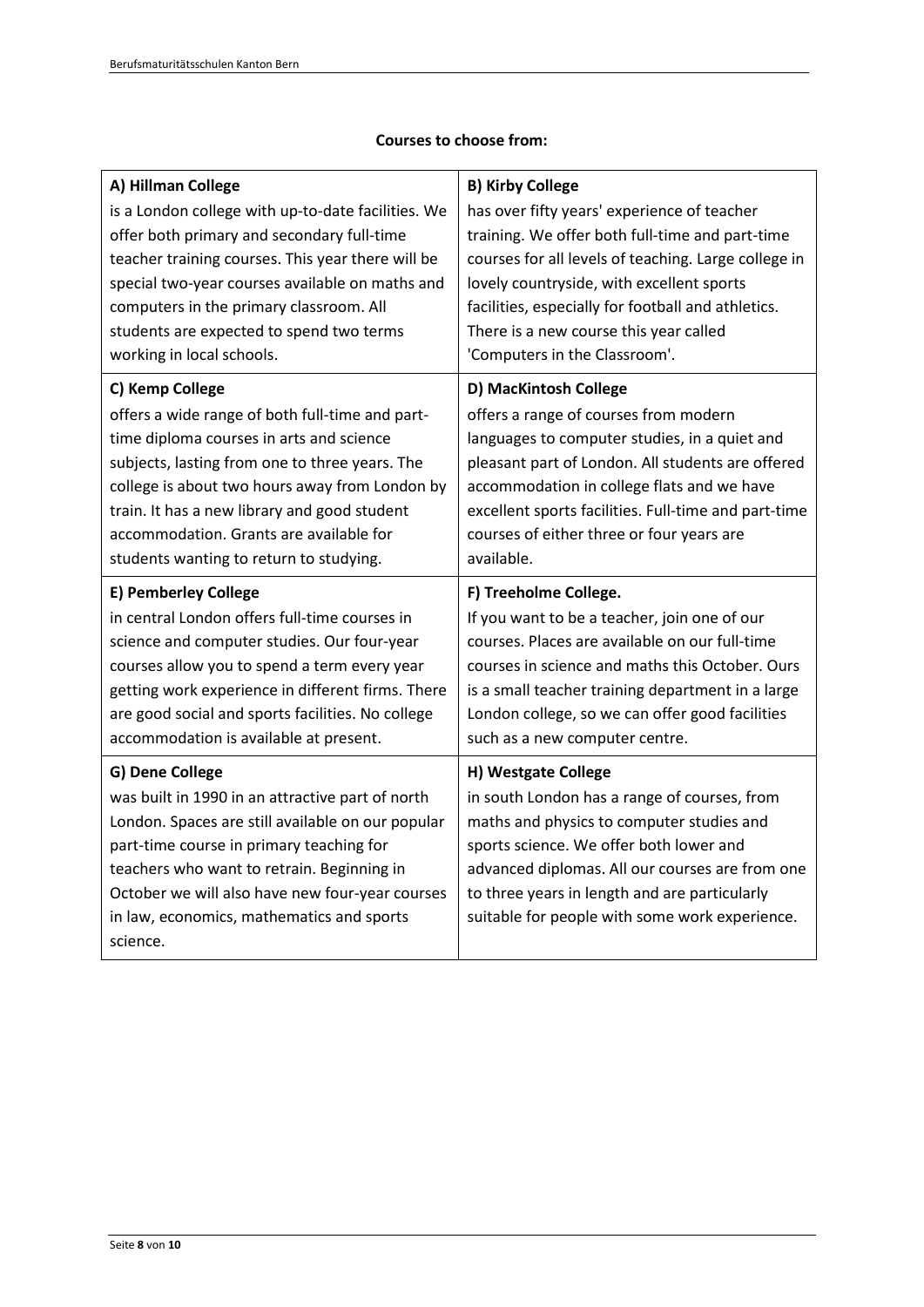## **Part 2 Writing (20 points, 20 minutes recommended)**

## **Task 1: Letter \_\_\_\_\_\_ /20 points**

You receive a letter from your penfriend, Alessia, in which she writes about her holidays. Now she wants you to write about your last holidays.

Write a letter to Alessia, tell her about your last holidays and say

- where you went,
- what it was like,
- what activities you did,
- whether you liked it,
- why you liked it or why you did not like it.

Also, suggest travelling together next summer and give two reasons why it would be good to travel together.

Write a complete letter to Alessia in 100 – 120 words. Do not write any addresses.

#### **Marking:**

| Content          | <b>Format and</b><br>Organisation | Grammar | Vocabulary | <b>Spelling</b> | <b>Total</b> |
|------------------|-----------------------------------|---------|------------|-----------------|--------------|
| $\ldots$ / 4 pts | / 4 pts                           | / 4 pts | / 4 pts    | $1$ / 4 pts     |              |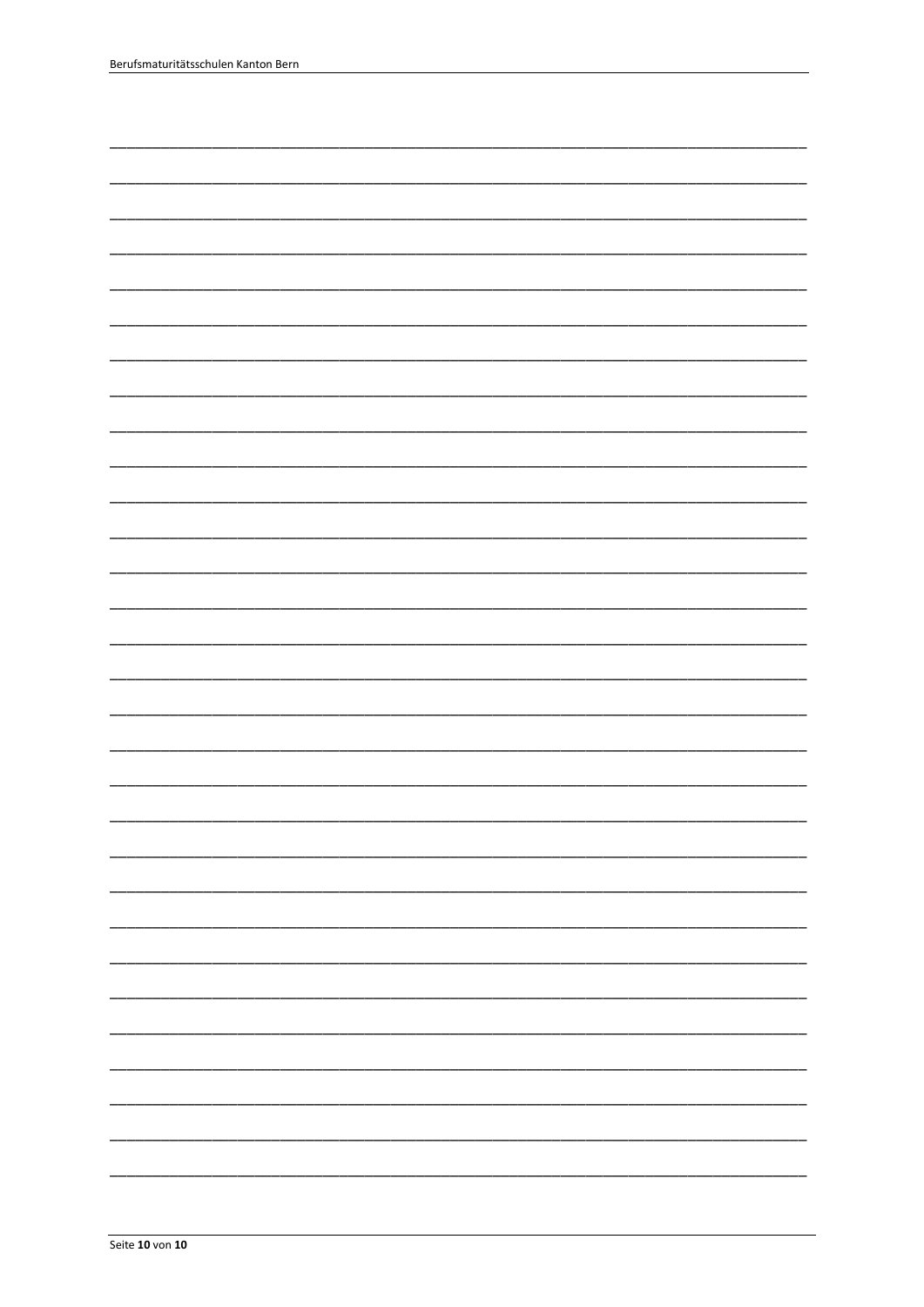## **Berufsmaturitätsschulen**

**Kanton Bern**

# **Aufnahmeprüfung Berufsmaturität 202x**

**BM 1 und BM 2**

# **Lösungen Englisch Serie Null**

| Name            | <b>Vorname</b>  |
|-----------------|-----------------|
| Kand.-Nr.       | Prüfungsort     |
| <b>BM 1 Typ</b> | <b>BM 2 Typ</b> |

**Zeit** 45 Minuten

**Hilfsmittel** keine

**Bemerkungen** keine

| Aufgaben                     | <b>Maximum</b> | <b>Erreicht</b> |
|------------------------------|----------------|-----------------|
| Teil 1 Textverständnis       |                |                 |
| <b>Teil 2 Textproduktion</b> |                |                 |
| <b>Total</b>                 |                |                 |
| Expertinnen/Experten:        | <b>Note</b>    |                 |

| <b>Notenskala</b> |        |    |                |
|-------------------|--------|----|----------------|
|                   | Punkte |    | Note           |
| 48                |        | 50 | 6              |
| 43                |        | 47 | 5,5            |
| 38                |        | 42 | 5              |
| 33                |        | 37 | 4,5            |
| 28                |        | 32 | 4              |
| 23                |        | 27 | 3,5            |
| 18                |        | 22 | 3              |
| 13                |        | 17 | 2,5            |
| 8                 |        | 12 | $\overline{2}$ |
| 3                 |        | 7  | 1,5            |
| 0                 |        | 2  | 1              |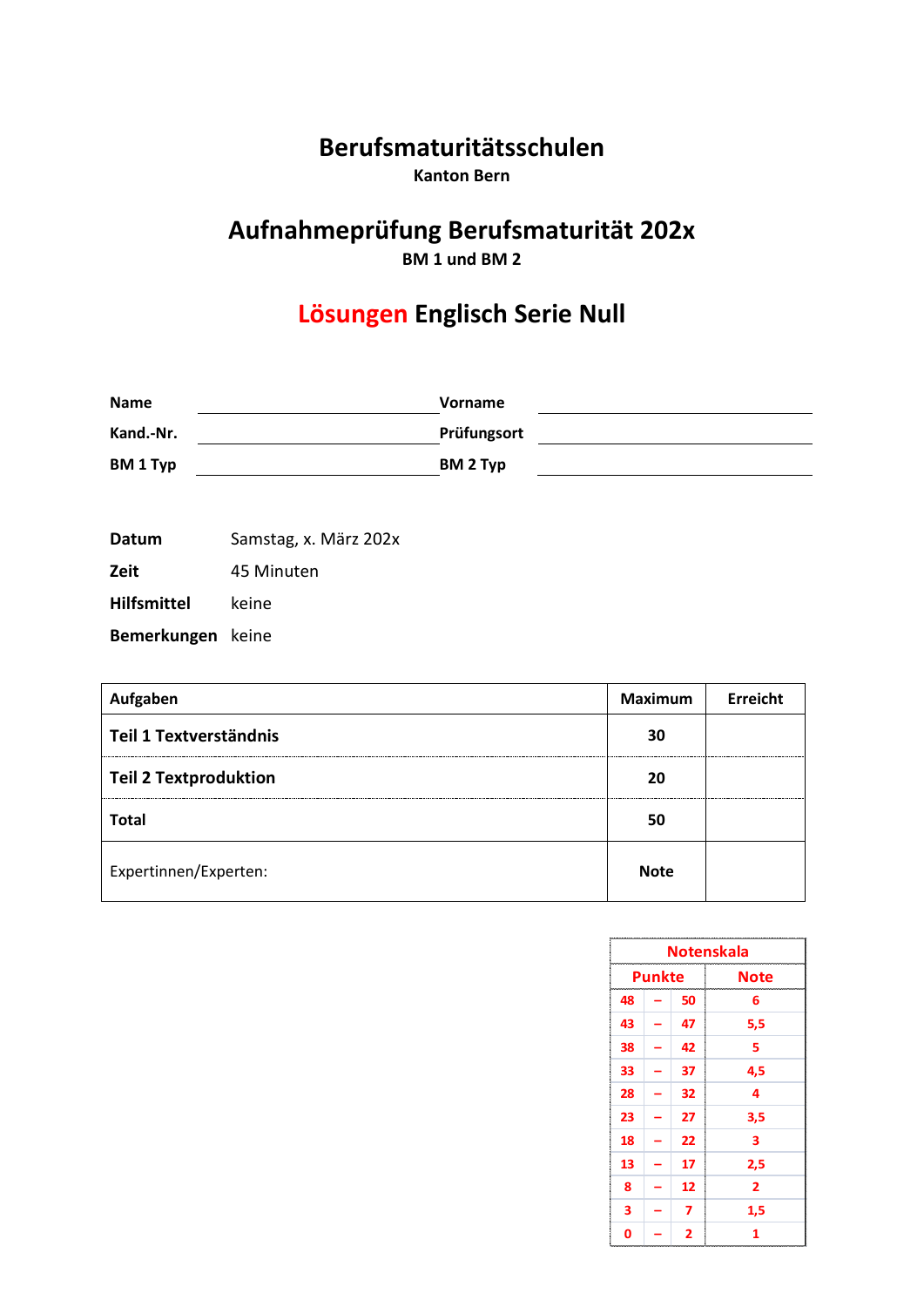## **Part 1 Reading (30 points, 25 minutes recommended)**

### **Task 1: True, False or Not Stated \_\_\_\_\_\_/10 points**

Look at the statements below about growing tea in Britain. Read the text on the next page and decide if each sentence is true, false or not stated.

Write **T** for true, **F** for false and **NS** for not stated for each statement.

|                |                                                                                                     | T, F or<br><b>NS</b> |
|----------------|-----------------------------------------------------------------------------------------------------|----------------------|
| $\mathbf{1}$   | Vegetables used to be grown on the Tregothnan Estate.                                               | т                    |
| $\overline{2}$ | The first tea plants at Tregothnan were introduced as a test.                                       | Т                    |
| 3              | Tregothnan's head gardener wants to plant tea in America.                                           | <b>NS</b>            |
| 4              | Jonathan Jones has been able to learn about growing conditions in different<br>countries recently.  | т                    |
| 5              | Jonathan Jones suggests that British people drink more tea than anyone else.                        | F                    |
| 6              | Green tea is a more valuable product than white tea.                                                | F                    |
| 7              | The Tregothnan Estate wants to supply its tea in different forms commercially.                      | т                    |
| 8              | Jonathan Jones believes that tea produced at Tregothnan would be fresher than<br>imported tea.      | т                    |
| 9              | Some tea plants at Tregothnan will be ready for commercial use before 2019.                         | F                    |
| 10             | A well-known British tea company is interested in ordering some Tregothnan tea<br>for its own shop. | т                    |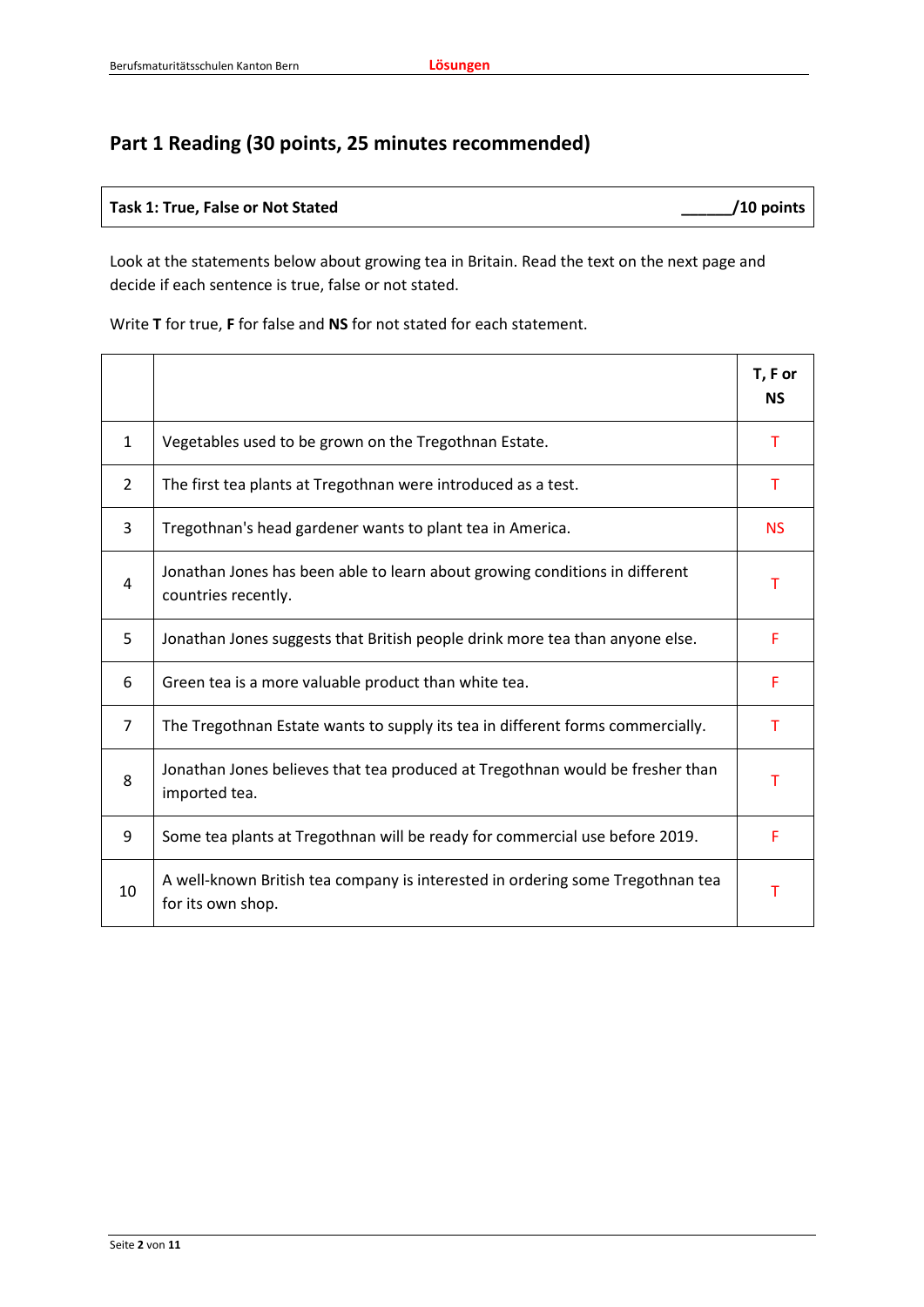#### **Britain's first tea plantation**

High above the River Fal in south Cornwall, a team of gardeners is preparing to grow a much-loved plant for the first time commercially in Britain. On the Tregothnan Estate, fields that were once used to grow potatoes, carrots and peas have become the home of Britain's first tea plantation.

In 1999, Tregothnan staff were unsure whether they could grow tea, so they planted five hundred tea plants. They are growing well and there are now plans to cover the hillsides with different varieties of tea all the way down to the river by 2019. This part of the country has a suitable climate for growing tea and because the fields face south, Jonathan Jones, Tregothnan's head gardener, is especially hopeful: 'We think we've got the perfect conditions,' he says, and he should know, because he has just spent three months visiting tea plantations throughout Asia, Australia and Africa, on a research trip.

Of course, no one is doubting the demand for the product. 'The British are the biggest tea drinkers in the world apart from the Irish,' Mr Jones says. 'We drink on average three cups a day, so it makes perfect sense to grow it here.' However, it is not the commonly used black tea that will be grown, but green and white tea. For such special tea, the market is growing by 25% a year, with some 10% of tea drinkers having tried it.

Green tea, which is said to lower cholesterol, reduce high blood pressure and prevent certain illnesses, is far more expensive than black tea, while the even rarer white tea can be sold for ten times the price of black tea. If all goes well, apart from producing the usual dried tea in packets, the Tregothnan Estate also aims to introduce fresh leaves, which are believed to have additional health benefits, for sale at supermarkets up and down the country. 'The tea from around the world that reaches the supermarkets at the moment is nine months old, but we could get green tea on their shelves within 24 hours,' says Mr Jones.

Tea has to be grown for six years before it can be picked for sale, which means that Tregothnan staff will have to wait until 2019 to know whether their efforts have been successful. However, leaves that were picked after three years suggest that these particular plants do produce a light, refreshing and very drinkable green tea. Stephen Twining, the tenth generation of the Twining family to work for the famous tea firm, is positive: 'We do think there's a market for this tea and provided the quality is there, we'd consider having it in stock in our specialist tea shop.' Twinings has seen its sales of green tea increase by 43% this year.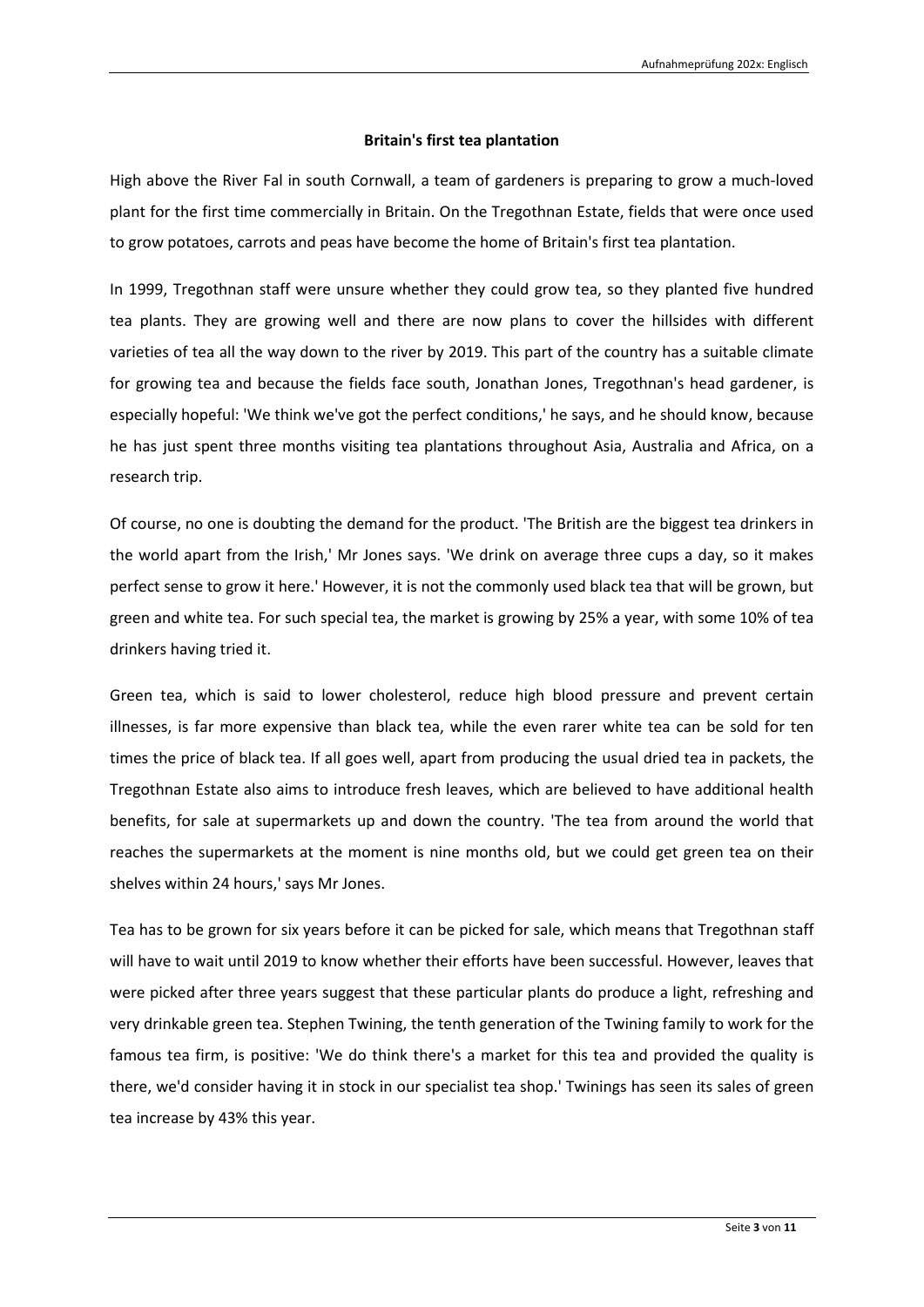| Task 2: Multiple Choice | $\frac{1}{2}$ 10 points |
|-------------------------|-------------------------|
|-------------------------|-------------------------|

There are 10 questions in this section. Look at these signs and letters. What do they say? Mark the correct explanation - A, B or C.

| 1. All prices include tax and delivery. |                                                 |   |  |
|-----------------------------------------|-------------------------------------------------|---|--|
| $\overline{A}$                          | You must pay more if you want things delivered. |   |  |
| B                                       | This shop does not charge extra for delivery.   | 区 |  |
|                                         | We add tax to your bill when you pay.           |   |  |

| 2. Special offers are available every day except Saturday. |                                                    |   |  |
|------------------------------------------------------------|----------------------------------------------------|---|--|
| $\overline{A}$                                             | You can buy some things more cheaply on Saturdays. |   |  |
| B                                                          | There are more bargains on Saturdays.              |   |  |
|                                                            | Discounts are not offered on Saturdays             | ⊠ |  |

| 3. Please ask a member of staff for help if you wish to try any sports equipment. |                                                                   |   |  |  |  |  |
|-----------------------------------------------------------------------------------|-------------------------------------------------------------------|---|--|--|--|--|
| A                                                                                 | Don't try the sports equipment on your own.                       | x |  |  |  |  |
| B                                                                                 | Tell the shop assistant if you want to buy some sports equipment. |   |  |  |  |  |
|                                                                                   | Ask the manager to show you our range of sports equipment.        |   |  |  |  |  |

| 4. We are sorry but we cannot give change for the telephone. |                                                                     |  |  |  |
|--------------------------------------------------------------|---------------------------------------------------------------------|--|--|--|
| Α                                                            | This telephone takes coins only.                                    |  |  |  |
| B                                                            | We do not give refunds for telephones.                              |  |  |  |
| C                                                            | ⊠<br>If you want to use the phone, you must have the money you need |  |  |  |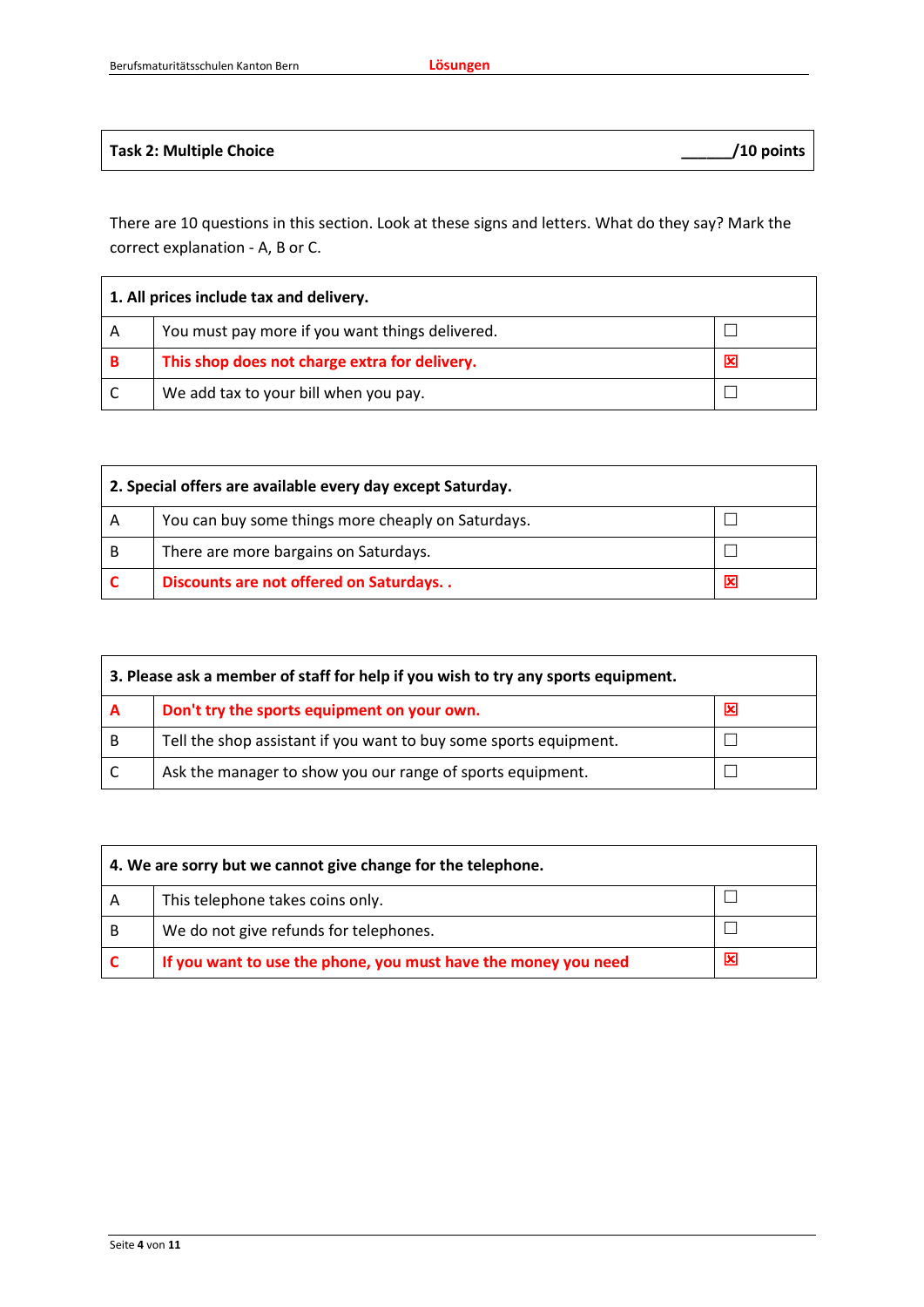| 5. Bus driver only sells single tickets for today. |                                                           |             |  |
|----------------------------------------------------|-----------------------------------------------------------|-------------|--|
| Weekly tickets available at ticket office.         |                                                           |             |  |
| A                                                  | You can't buy a weekly ticket in advance.                 |             |  |
| B                                                  | You can buy a ticket for one journey from the bus driver. | $\mathbf x$ |  |
|                                                    | You can only buy a weekly ticket on the bus.              |             |  |

| 6. In advance of the Latin American cinema season, there's a special showing tonight (19.00) of<br>Woody Allen's very funny movie Bananas. Also, don't forget our horror film tomorrow at 23.00!'<br>At the Film Club this evening, members can see |                            |   |  |  |  |
|-----------------------------------------------------------------------------------------------------------------------------------------------------------------------------------------------------------------------------------------------------|----------------------------|---|--|--|--|
| $\overline{A}$                                                                                                                                                                                                                                      | a film from Latin America. |   |  |  |  |
| B                                                                                                                                                                                                                                                   | a comedy.                  | 図 |  |  |  |
|                                                                                                                                                                                                                                                     | a horror movie.            |   |  |  |  |

| 7. Non-swimmers must remain in the shallow end and be accompanied by an adult swimmer. |                                                                      |   |  |
|----------------------------------------------------------------------------------------|----------------------------------------------------------------------|---|--|
| $\mathbf{A}$                                                                           | Stay in one part of the pool with another person if you cannot swim. | 図 |  |
| B                                                                                      | Keep to the shallow end if you are on your own in the pool.          |   |  |
| C                                                                                      | Accompany non-swimmers if they wish to be in the deep end.           |   |  |

| 8. Visitors cannot enter this factory unless they hold an ID card from Security. |                                                                              |   |  |
|----------------------------------------------------------------------------------|------------------------------------------------------------------------------|---|--|
| $\mathbf{A}$                                                                     | If you have collected your ID card, you are allowed inside the factory.      | 区 |  |
| B                                                                                | Once you have entered the factory, please report to Security for an ID card. |   |  |
| ı C                                                                              | Hand over your ID card to Security as you enter this factory.                |   |  |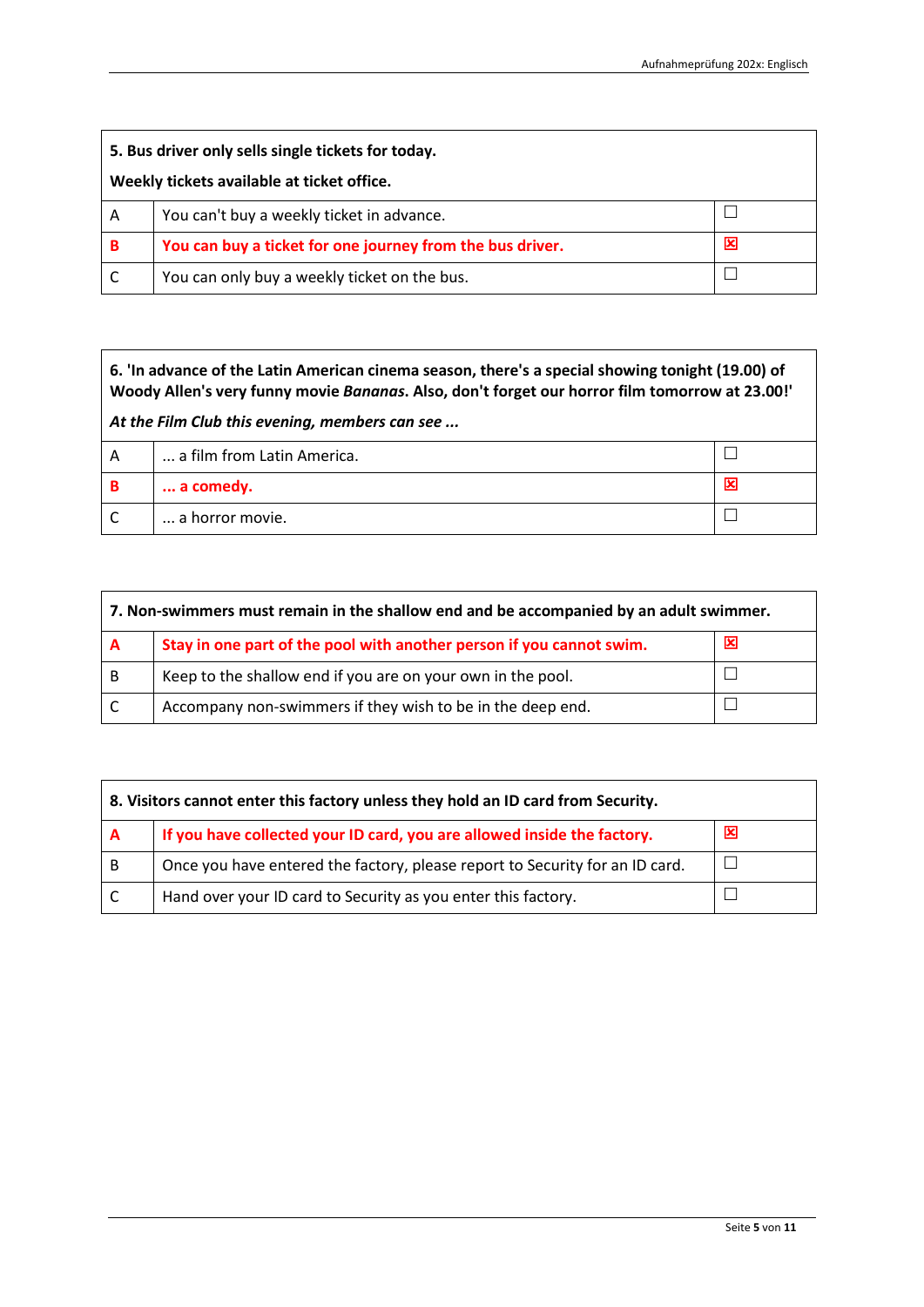| 9. In case of danger, please leave the stadium through the nearest available gate. |                                                                                       |   |  |
|------------------------------------------------------------------------------------|---------------------------------------------------------------------------------------|---|--|
| Α                                                                                  | For safety reasons, we look after any luggage while you are inside.                   |   |  |
| B                                                                                  | You are requested to use another stadium gate in case of dangerously large<br>crowds. |   |  |
|                                                                                    | Choose the stadium exit that is closest to you if there is an emergency.              | 図 |  |

## **10.**

## **To: Geography students**

## **From: Dr James' secretary**

**Anyone wishing to be considered for a grant must first discuss their application with Dr James in Person.** 

## *Geography students wanting a grant should...*

|   | apply in writing for one immediately.   |  |
|---|-----------------------------------------|--|
| B | decide where to travel to first of all. |  |
|   | see Dr James himself before they apply. |  |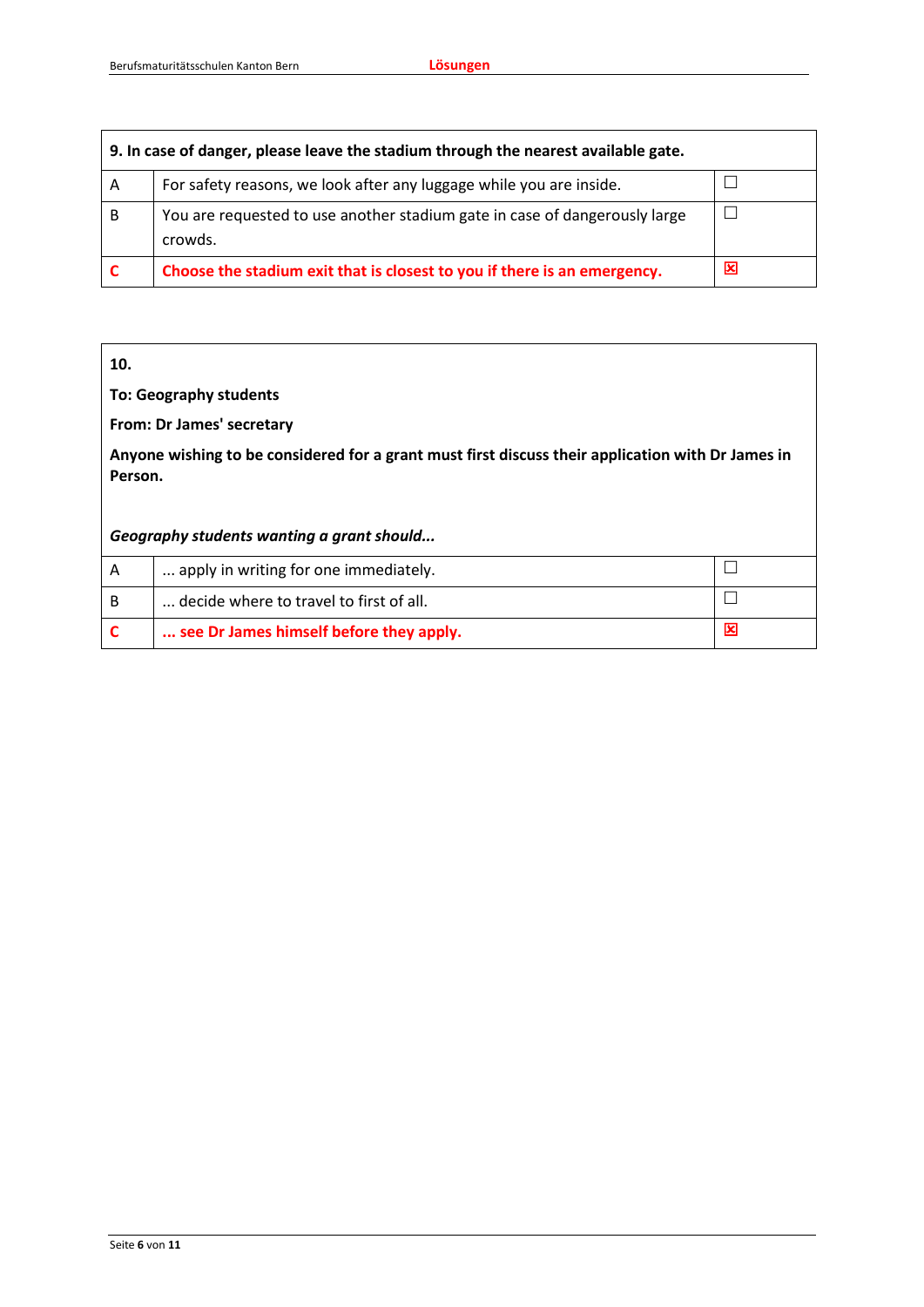## **Task 3: Matching**  *Matching* **<b>***Matching Matching Matching**<b>Matching <i>Matching Matching**Matching**Matching**Matching**Matching**Matching**Matching**Matching**Matching**Matching**Matching**Matc*

The people below are looking for a college course. On the opposite page you find descriptions of eight colleges and the courses they offer. Decide which college (A-H) would be the most suitable for each person (1-5).

1. Anna: Anna is 18 and she wants to do computer studies so that she can work in an office. She would like to study in London but is worried about finding accommodation.

### College: **D, MacKintosh College**

2. Peter: Peter is 19 and wants to be a sports teacher. He is very good at sport, especially running. He wants to go to a college outside London.

### College: **B, Kirby College**

3. Maria: Maria used to teach in a secondary school but now wants to teach at primary level. She wants to do a part-time course in London.

#### College: **G, Dene College**

4. Stephen: Stephen works in the computer industry and wants to go back to college for a year to do a diploma in advanced computer studies. He lives in London and wants to study there.

### College: **H, Westgate College**

5. Ali: Ali wants to do computer studies in London. He would like to do a full-time course which includes some time working in industry. In his spare time he plays football.

### College: **E, Pemberley College**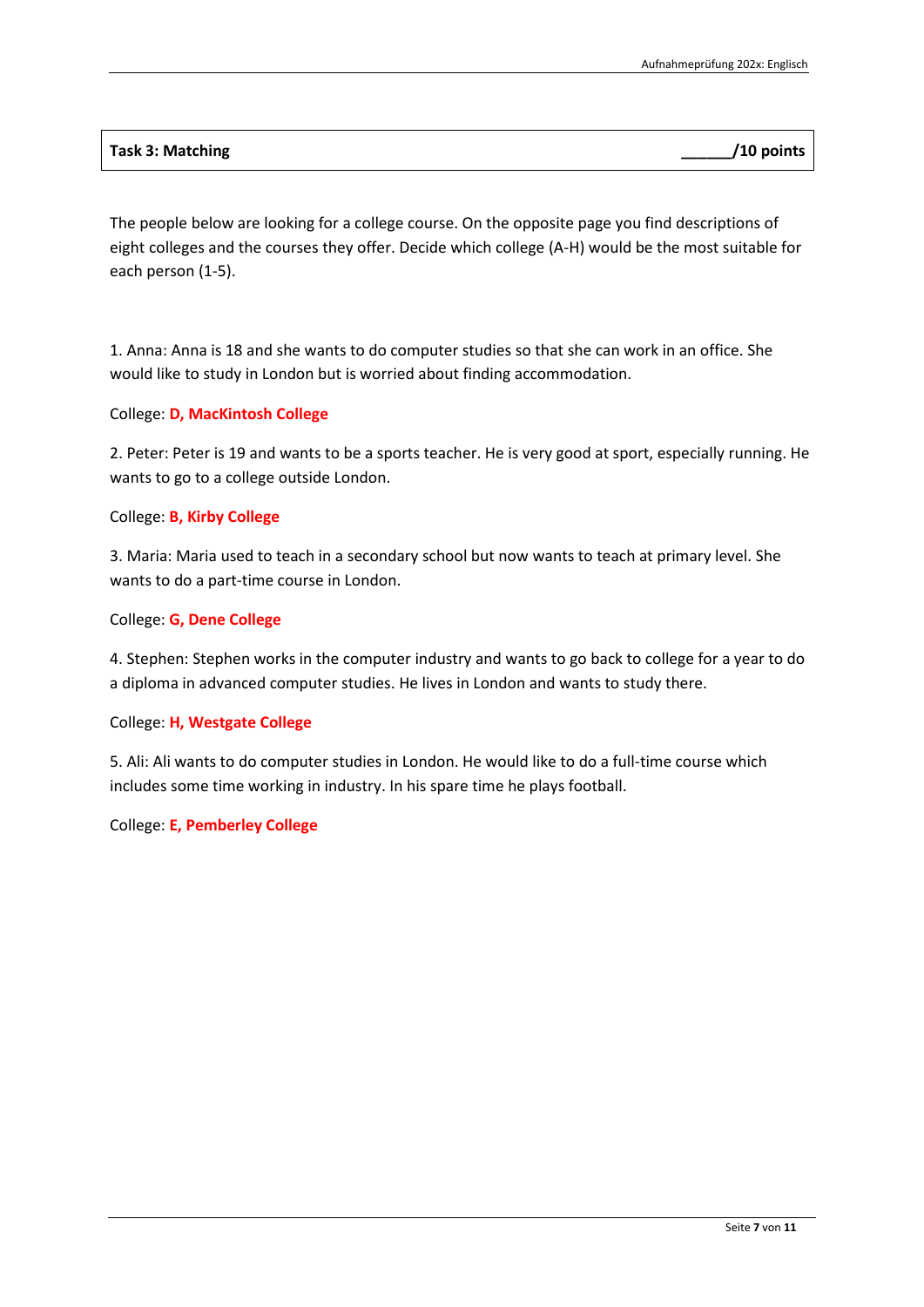| <b>Courses to choose from:</b> |  |  |  |
|--------------------------------|--|--|--|
|--------------------------------|--|--|--|

| A) Hillman College                                 | <b>B) Kirby College</b>                              |
|----------------------------------------------------|------------------------------------------------------|
| is a London college with up-to-date facilities. We | has over fifty years' experience of teacher          |
| offer both primary and secondary full-time         | training. We offer both full-time and part-time      |
| teacher training courses. This year there will be  | courses for all levels of teaching. Large college in |
| special two-year courses available on maths and    | lovely countryside, with excellent sports            |
| computers in the primary classroom. All            | facilities, especially for football and athletics.   |
| students are expected to spend two terms           | There is a new course this year called               |
| working in local schools.                          | 'Computers in the Classroom'.                        |
| C) Kemp College                                    | D) MacKintosh College                                |
| offers a wide range of both full-time and part-    | offers a range of courses from modern                |
| time diploma courses in arts and science           | languages to computer studies, in a quiet and        |
| subjects, lasting from one to three years. The     | pleasant part of London. All students are offered    |
| college is about two hours away from London by     | accommodation in college flats and we have           |
| train. It has a new library and good student       | excellent sports facilities. Full-time and part-time |
| accommodation. Grants are available for            | courses of either three or four years are            |
| students wanting to return to studying.            | available.                                           |
|                                                    |                                                      |
| <b>E) Pemberley College</b>                        | F) Treeholme College.                                |
| in central London offers full-time courses in      | If you want to be a teacher, join one of our         |
| science and computer studies. Our four-year        | courses. Places are available on our full-time       |
| courses allow you to spend a term every year       | courses in science and maths this October. Ours      |
| getting work experience in different firms. There  | is a small teacher training department in a large    |
| are good social and sports facilities. No college  | London college, so we can offer good facilities      |
| accommodation is available at present.             | such as a new computer centre.                       |
| G) Dene College                                    | H) Westgate College                                  |
| was built in 1990 in an attractive part of north   | in south London has a range of courses, from         |
| London. Spaces are still available on our popular  | maths and physics to computer studies and            |
| part-time course in primary teaching for           | sports science. We offer both lower and              |
| teachers who want to retrain. Beginning in         | advanced diplomas. All our courses are from one      |
| October we will also have new four-year courses    | to three years in length and are particularly        |
| in law, economics, mathematics and sports          | suitable for people with some work experience.       |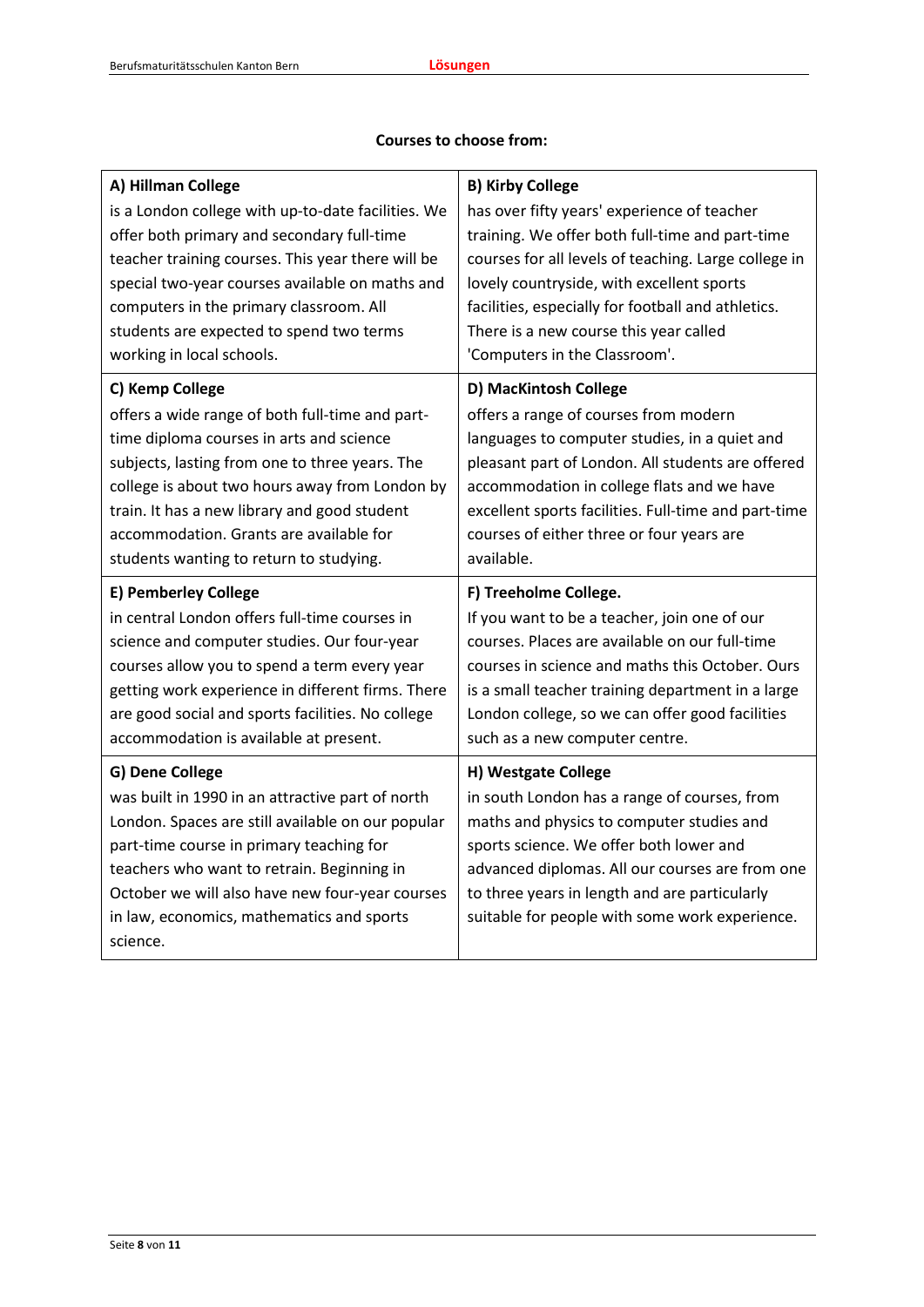## **Part 2 Writing (20 points, 20 minutes recommended)**

### **Task 1: Letter \_\_\_\_\_\_ /20 points**

You receive a letter from your penfriend, Alessia, in which she writes about her last holidays. Now she wants you to write about your last holidays.

Write a letter to Alessia, tell her about your last holidays and say

- where you went, (0.5)
- what it was like, (0.5)
- $\bullet$  what activities you did,  $(0.5)$
- whether you liked it,  $(0.5)$
- why you liked it or why you did not like it. (0.5)

Also suggest travelling together next summer (0.5) and give two reasons why it would be good to travel together (1).

Write a complete letter to Alessia in 100 – 120 words. Do not write any addresses.